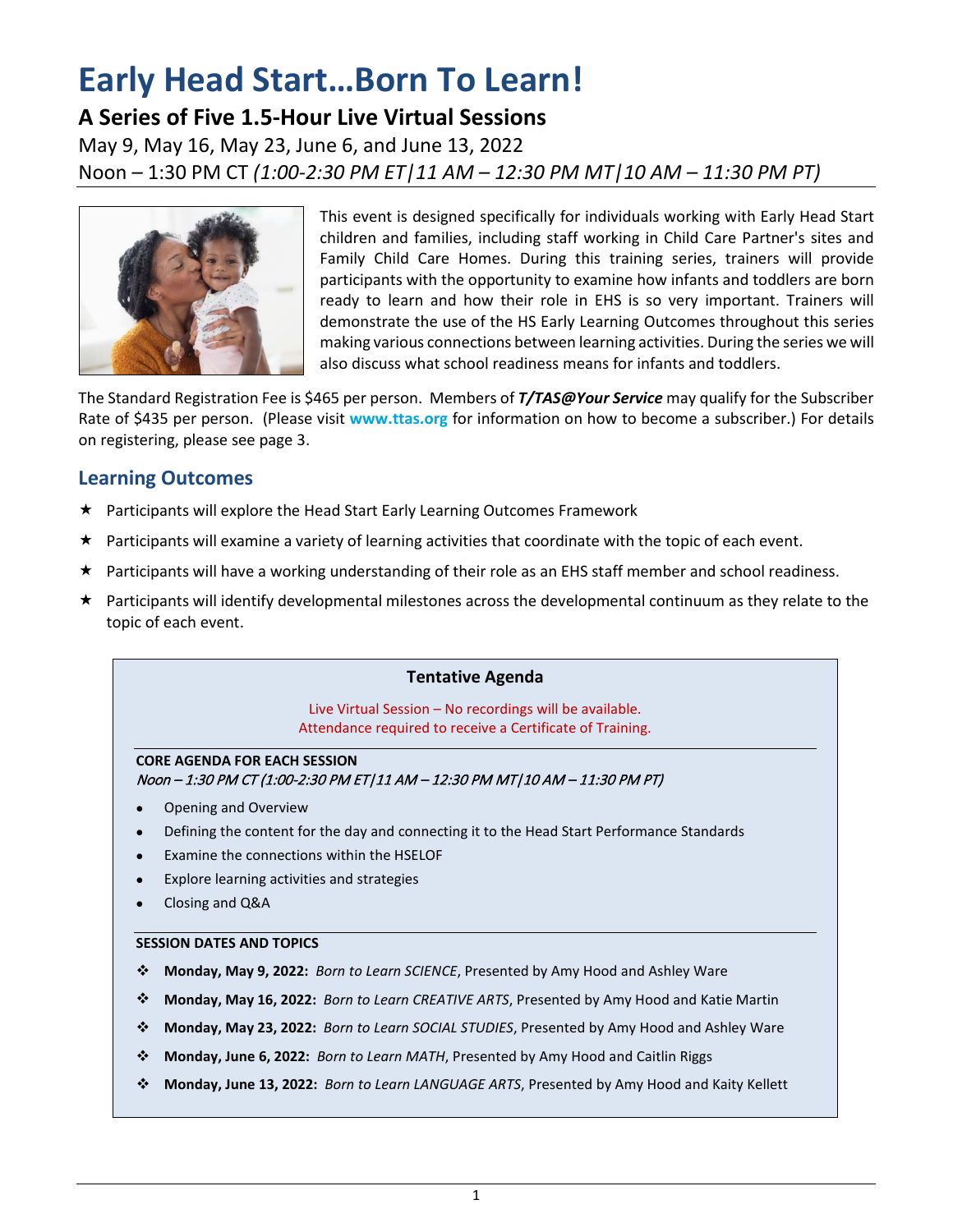## **Your Presenters**



**Dr. Amy Hood, Infant/Toddler & Early Childhood Specialist,** has a Doctorate in Child and Youth Studies, a Master's in Early Childhood, and a B.S. in Child Development. She is also an expert on Early Head Start, a faculty member at Western Kentucky University, Family Child Care Network of KY Director, and the **Director** for the WKU Child Care Resource & Referral. Dr. Amy Hood has worked extensively with Early Head Start administrators and caregivers since Early Head Start began. She was an EHS Coordinator with a Wave I program and has provided training and technical assistance to Early Head Start programs across the United States. Certified in all four modules of the Program for Infant-Toddler Caregivers, she also has an extensive background in child development.



**Kaity Kellett, Family Child Care Specialist, Family Child Care Network of KY**, has a Bachelor degree in Educational Support for Family Service with a minor in Child Development and Family Relations. She has an established background in the teaching and childcare profession. She began her career at the YMCA, directing summer camps and before/after school care. She then moved on to Head Start and Early Head Start where she continued her work serving young children and families. Kaity is now a TA specialist for family child care providers working with infants, toddlers, and preschoolers in Kentucky. She has a passion for creating safe and quality environments for infants and toddlers.



**Katie Martin, Family Child Care Specialist, Family Child Care Network of KY**, has a B.A. in Psychology. She has worked in Early Head Start, Head Start, and private preschool classrooms throughout Kentucky, Illinois, and Iowa. Prior to starting with the Family Child Care Network, she was an Assistant Preschool Director, with experience as a Lead Teacher and Curriculum Coordinator. In those roles, Katie found a true passion for encouraging and mentoring Early Childhood teachers. She continues that work today by providing training and technical assistance for child care providers.



**Caitlin Riggs, Family Child Care Specialist, Family Child Care Network of KY**, has a master's degree in social work. Throughout her career, she has worked with children and families in various ways, including as a foster care specialist, mental health counselor, and foster care advocate within the court system. Caitlin is excited to work with child care providers who play a vital role in society as they prepare children to enter school and help them build the early skills that they will carry with them for life.



**Ashley Ware, Family Child Care Specialist, Family Child Care Network of KY**, is a Family Child Care Specialist who has been excited about the child care field since she was in child care herself. Ashley graduated in 2019 from Eastern Kentucky University with a Bachelor's Degree in Child and Family Studies, but has worked and volunteered with child care since 2009. After graduation, she gained experience working in other areas before joining Audubon Area Community Services in their Early Head Start Program in Owensboro, KY. Ashley worked as a Teacher's Assistant in the infant room for 2 years before joining the Family Child Care Network of Kentucky.

*(T/TAS reserves the right to substitute presenters.)*

## **IMPORTANT Participation and Technology Information Required to Participate**

- $\star$  Participants must register individually and must have a valid and active individual e-mail address to participate. Groups of individuals cannot participate using a single e-mail address.
- ★ We *highly* recommend participating from a desktop or laptop computer, as opposed to a mobile device, for the best participation and audiovisual experience. A high speed internet connection is recommended as the training may be bandwidth intensive at times.
- This event will require you to access the T/TAS online learning management system, T/TAS TalentLMS.
	- Participants will be sent an email before the start date with a link to login to the training.
	- New users to T/TAS TalentLMS will be required to create a unique password on your first login. Return users to T/TAS TalentLMS can login with their previously created password.
	- After you sign in to T/TAS TalentLMS, your training will be set up as a course for you to work through to access instructions, content, and resource files, including the agenda and the live session links.